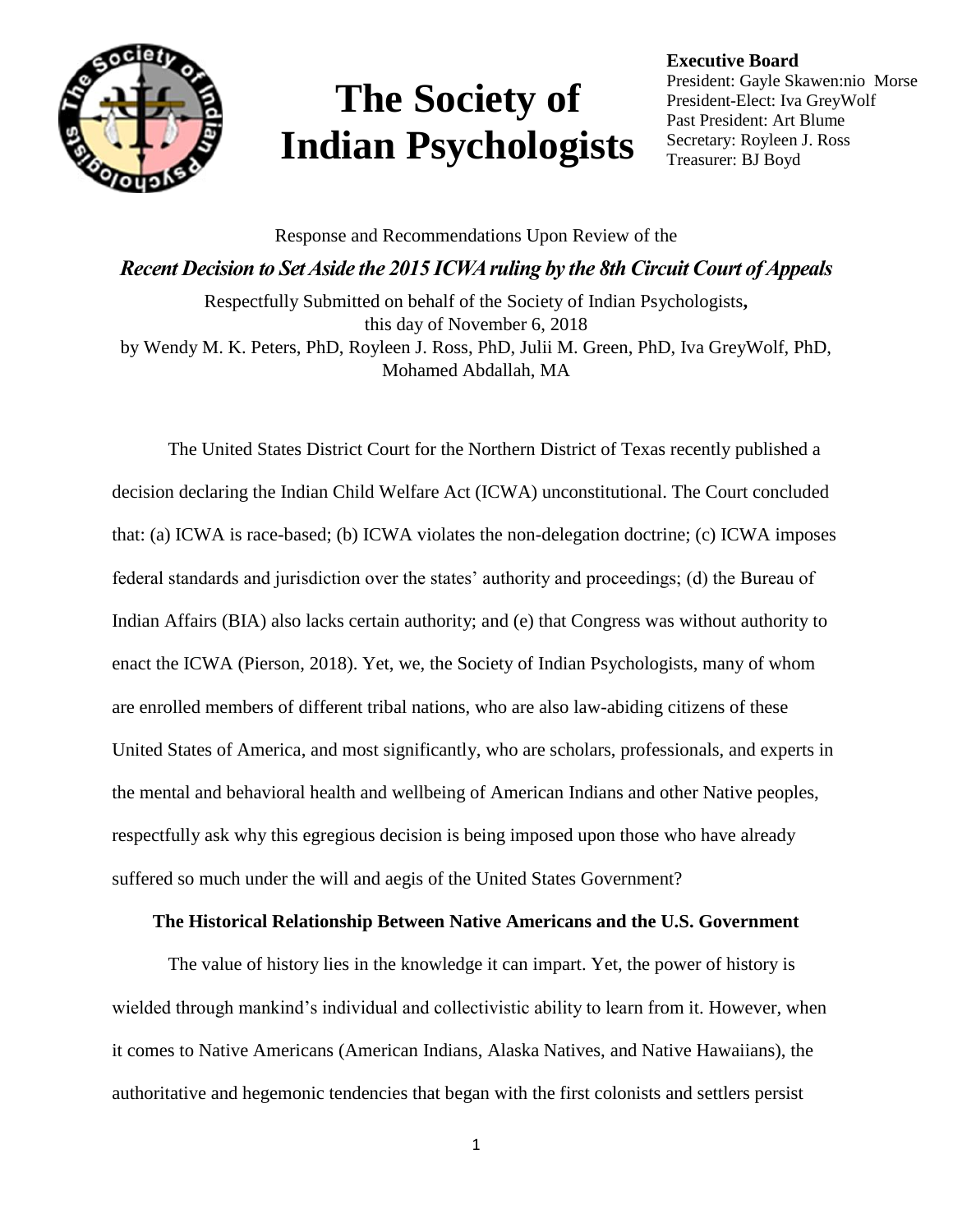

**Executive Board** President: Gayle Skawen:nio Morse President-Elect: Iva GreyWolf Past President: Art Blume Secretary: Royleen J. Ross Treasurer: BJ Boyd

even today, and furthermore, have been abusive and exploitative of this great nation's First Peoples. Thus, we ask, has nothing been learned by those who colonized us or who settled our homelands? Has the U.S. Government, in its infinite wisdom, failed to grasp how much harm its legal policies and overreach are causing to Native people and their communities? Despite the centuries that have transpired since colonists first came to the shores of our great lands, Native peoples continue to encounter and experience blatant elements of discrimination and marginalization.

For generations now, Native people have fought to be self-determining. Sovereignty notwithstanding, Native people have continually endured grievous burdens such as the involuntary loss of their children to boarding schools, forced relocation (Weaver, 1998), and now, with the unconscionable overturning of the ICWA (Pierson, 2018), all at the whim of the U.S. government. Native languages have been outlawed, discouraged, and some have even been lost altogether. Even religious freedoms, a right bestowed by the first amendment of the U.S. Constitution, have at times been challenged for Native Americans. The Declaration of Independence declares the unalienable right of Life, Liberty, and the pursuit of happiness for all U. S. Citizens, yet Native people have endured sundown laws, Jim Crow laws, and paternalistic dominion over the natural resources found on reservation lands (e.g.: water, petroleum, precious metals, uranium, etc.). The ramifications of such longstanding and inequitable policies have ultimately contributed to a pervasive state of poverty, socioeconomic decline, and the most severe health disparities of any ethnic minority in the U.S. (Gross, 2003; Walters et al., 2011)

2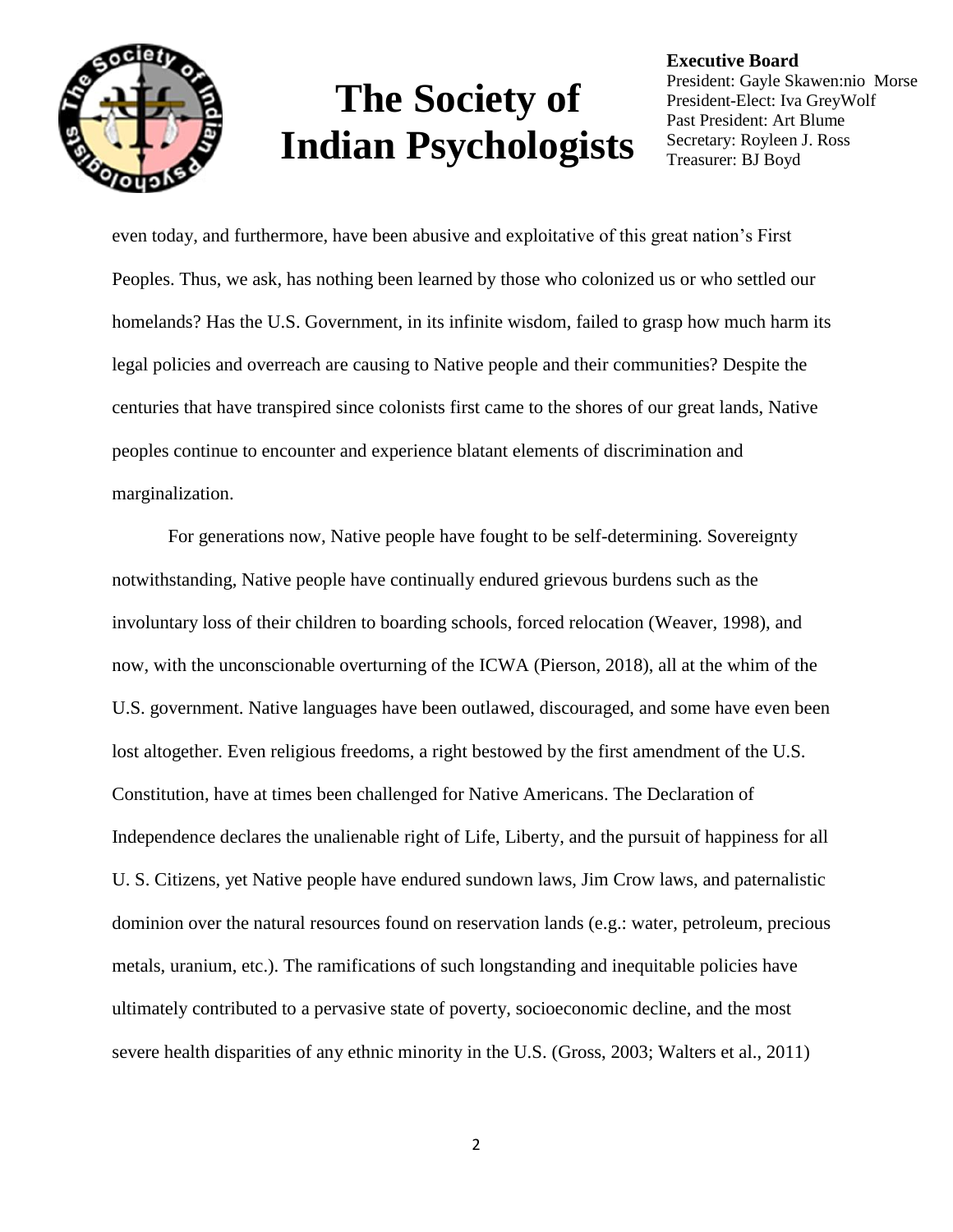

**Executive Board**

President: Gayle Skawen:nio Morse President-Elect: Iva GreyWolf Past President: Art Blume Secretary: Royleen J. Ross Treasurer: BJ Boyd

Moreover, these conditions are not merely a result of unintended consequences. Rather, they evidence a pattern of deep-rooted, systemic malice toward Native Americans.

Prior to the instatement of the ICWA in 1978, the custodial rights of Native parents had constantly been challenged because Native people were deemed unfit to care for their own children (Unger, 1977). Supported by the doctrine of *parens patriae*, which grants the inherent power and authority of the state to protect persons who are legally unable to act on their own behalf, authorities encouraged the transracial adoption of American Indian and Alaska Native children away from family, community, and tribe, resulting in the disproportionate placement of Native children to non-Native homes (Unger, 1977). The passage of the ICWA was a significant turning point in policy to legislation that was focused on preserving tribal families and communities (Gross, 2003; Mannes, 1995). The ICWA gave tribal courts supreme jurisdiction with respect to the placement of Native children domiciled within the boundaries of tribal lands. The tribes also had legal jurisdiction of Native children living outside reservation boundaries, but the statutory language of parens patriae emboldened legal challenges because U.S. authorities continue to impute Native people as being unfit to care for their own children, thereby stigmatizing all Native parents (Renick, 2018).

#### **Harms Inflicted**

The health inequities experienced by Native Americans can largely be attributed to their history. Social suffering, inflicted over centuries, has resulted in a disproportionate burden of ill health and psychological issues such as those related to identity; a lack of coping skills in contending with trauma, and vicarious trauma, to name a few (Adelson, 2005). Recent research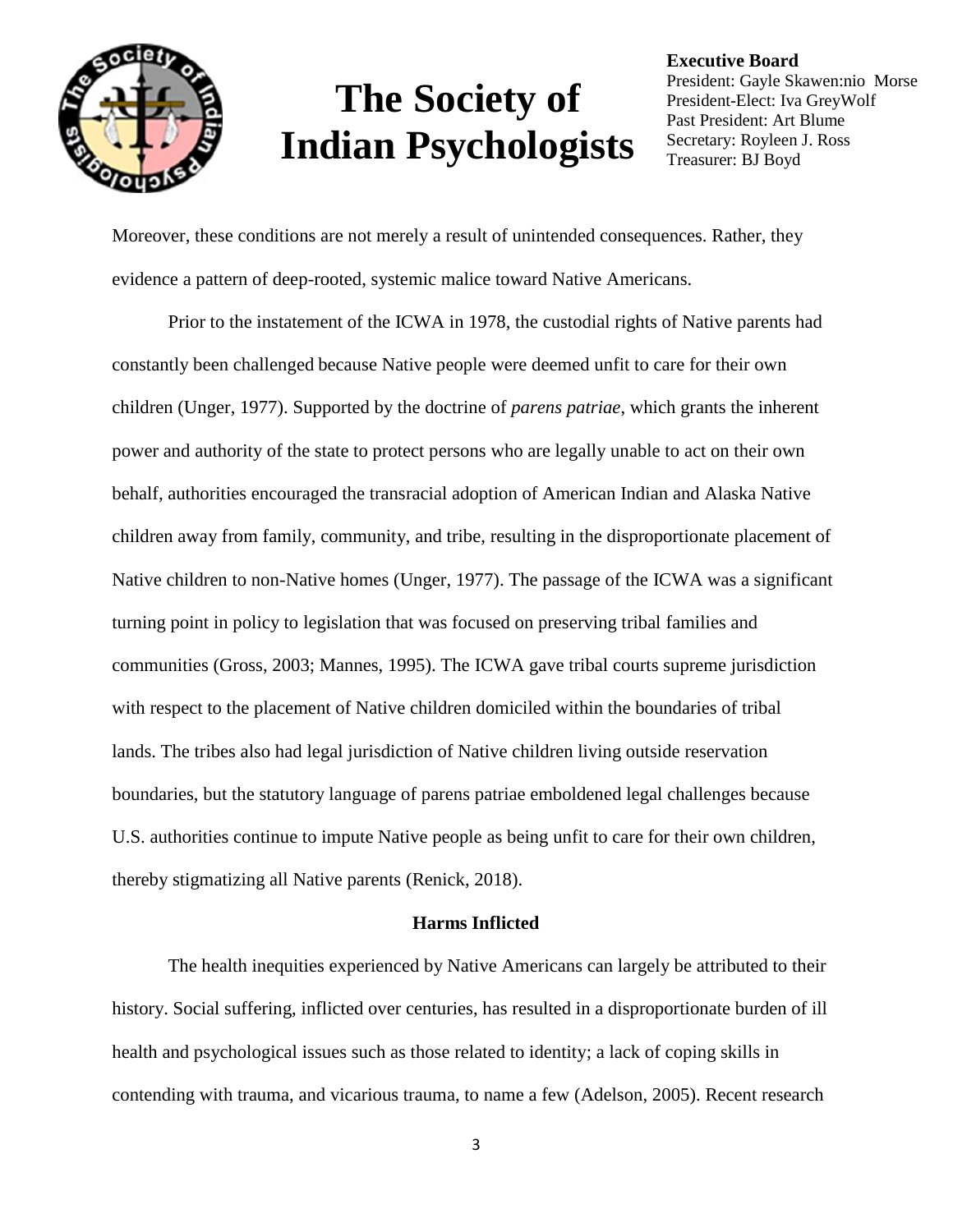

**Executive Board**

President: Gayle Skawen:nio Morse President-Elect: Iva GreyWolf Past President: Art Blume Secretary: Royleen J. Ross Treasurer: BJ Boyd

has also posited Intergenerational/Historical Trauma as the overarching narrative linking the myriad of bio-psycho-social harms as interrelated and putting them into a context that focuses on lived experience, generation upon generation (Walters et al., 2011). Native people also experience very high and disproportionate suicide rates due to difficulty in coping with despair. Today, many Native people are unaware of the history and how negative government policies have impacted their lives. Instead, they are commonly pathologized as having deficit or defect. In fact, the majority of Native people are young and under 30. Yet, for American Indian/Alaska Natives (AI/AN) within this age range, the suicide completion rates are more than triple (35.7%) that of Whites (11.1%) under 30 (Leavitt et al., 2018).

Although less prone to suicide, AI/AN women are far more likely to experience interpersonal violence (including sexual assault) than any other ethnic group in the United States (Rosay and National Institute of Justice (U.S.), 2016). Yet, distressingly, there is not even a centralized database to track the many Missing and Murdered Indigenous [Native] Women and Girls (MMIWG), who have disappeared in growing numbers over the past few decades, never to be seen alive or heard from again. The vanishing of these women, some of whom have underage children, oftentimes results in guardianship, custody, and adoption legalities that should be determined solely by the tribal court systems. Consequently, Native children have not fared too well under the authority of public child welfare agencies either (Fox, 2003; Willeto, 2007).

Native individuals, many of whom were stolen from their relatives or tribal communities in childhood, as well as transcultural adoptees, have experienced a multitude of complex mental health maladies associated with removal from their tribal origins. These issues have to do with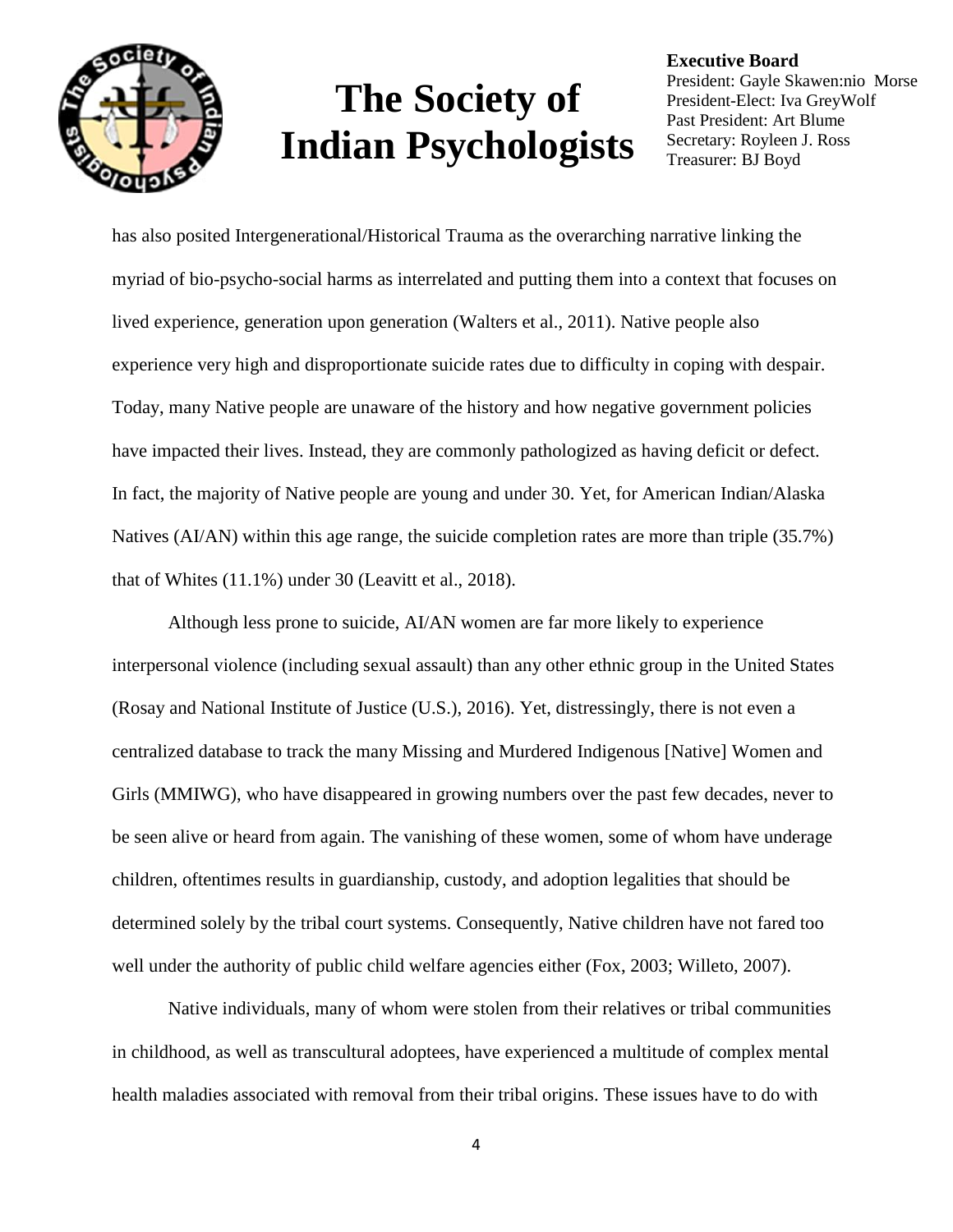

**Executive Board**

President: Gayle Skawen:nio Morse President-Elect: Iva GreyWolf Past President: Art Blume Secretary: Royleen J. Ross Treasurer: BJ Boyd

identity formation enigmas, or not knowing one's origins, and can instill a deep emotional impact with feelings of being *robbed of identity*, and are often reinforced by messages imputed by the dominant society of being *no good* (Hilleary, 2018). Still others, have sought to reconnect with their tribal families and communities, expressing ideas such as: *I was adopted and I'm looking for my tribe*, *I want to know who my parents are* . . ., and *I want to know who my relatives are* (American Bar Association, 2017). Survivors of the boarding school era have expressed feelings and experiences that are very similar to those of the adoptees (Mannes, 1995).

Media exposure promoting negative stereotypes, images, and negative news about Native people not only reinforces stereotypes, but also normalizes violence and takes a heavy psychological toll on Native populations who are routinely exposed to messages that insinuate their inferior status. For example, *the drunken Indian* stereotype persists, however, research has demonstrated that the rates of abstinence from alcohol are highest among Native Americans as compared to other ethnic groups (Cunningham et al., 2016). Yet, facts such as these are typically ignored or seldom publicized at best.

Legalities also tend to compound the harms to Native people. Complex jurisdictional boundaries affecting Indian country have resulted in an over representation of Native people being incarcerated (Rolnick and Arya, 2008; Rolnick, 2015). However, as the Society of Indian Psychologists, we are not scholars of the law. Yet, we contend that if the law is causing harm to Native people, then it must be changed! As the Society of Indian Psychologists, we are scholars, professionals, and experts in the mental and behavioral health and wellbeing of American Indians and other Native peoples, and we implore all who would perpetuate harm to Native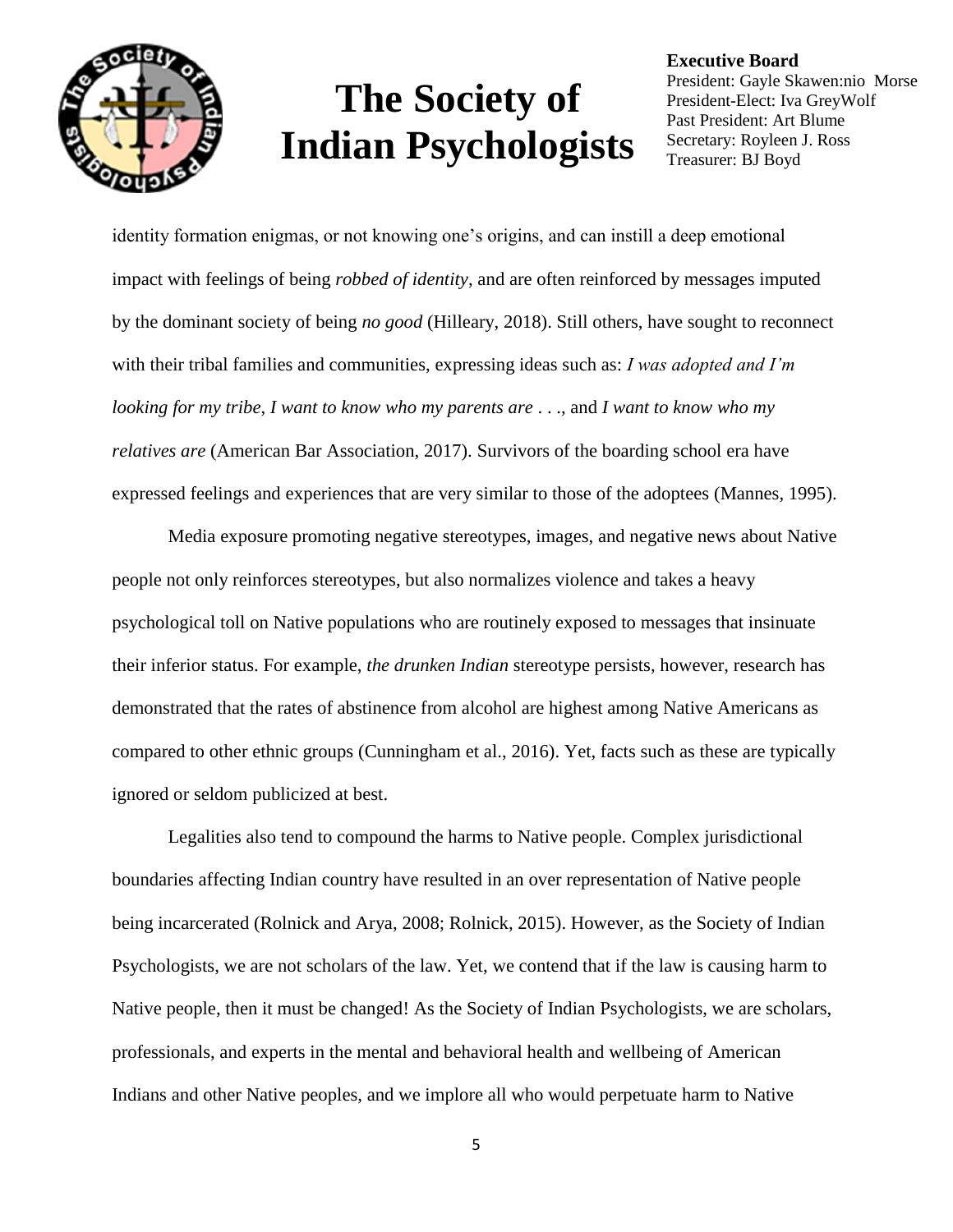

**Executive Board** President: Gayle Skawen:nio Morse President-Elect: Iva GreyWolf Past President: Art Blume Secretary: Royleen J. Ross Treasurer: BJ Boyd

peoples to cease and desist all actions that are contrary to the welfare and wellbeing of Native people. It is well past the time to abate such callous behavior toward Native Americans.

### **We Need Our Children and They Need Us**

Despite the oppression, subjugation, and disenfranchisement of the basic liberties that Americans enjoy, Native peoples possess an indomitable Spirit that will not be broken. We recognize the beauty of our Native cultures, the wisdom inherent in Native values, and we want to impart our seeds of knowledge and sustain the legacy of our ancestry to our children such that they will come to know and love all parts of themselves, despite our long history of condemnation. To continue the removal of Native children from their cultural roots will only reinforce internalized racism. One of the key things that helps to define Native people, as nations, tribes, as individuals, and even as human beings, is our sense of self-identity and our collective knowledges of the past. Native people yet prevail, we are still here, we need our children, and more importantly, they *need* us!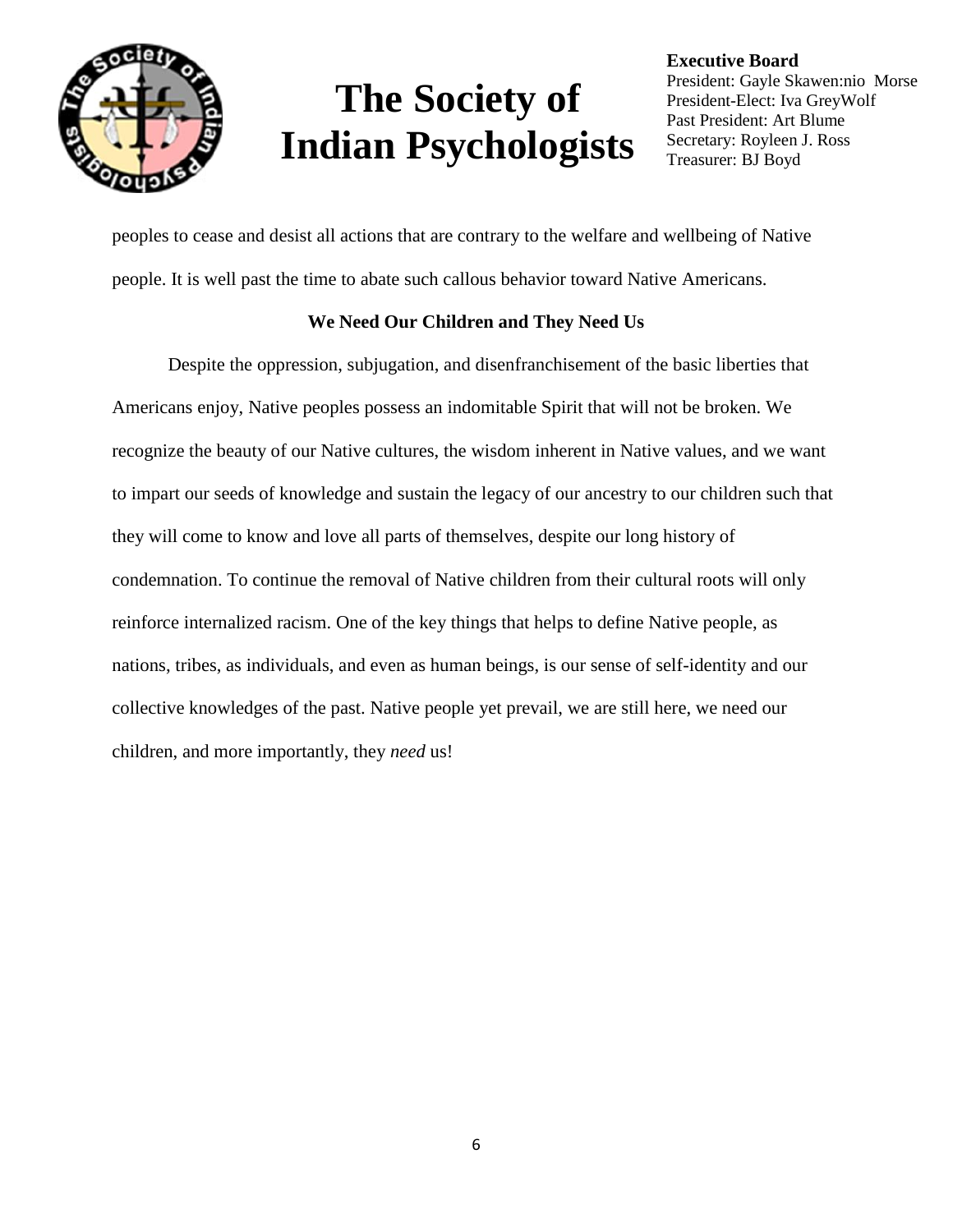

**Executive Board**

President: Gayle Skawen:nio Morse President-Elect: Iva GreyWolf Past President: Art Blume Secretary: Royleen J. Ross Treasurer: BJ Boyd

### **References**

- Adelson, N. (2005). The embodiment of inequity: health disparities in aboriginal Canada. *Canadian Journal of Public Health = Revue Canadienne De Sante Publique*, *96 Suppl 2*, S45–S61.
- American Bar Association. (2017, February). The Importance of Measuring Case Outcomes in Indian Child Welfare Cases. *American Bar Association*. Retrieved from https://www.americanbar.org/groups/child\_law/resources/child\_law\_practiceonline/child law\_practice/vol-36/january-2017/the-importance-of-measuring-case-outcomes-inindian-child-welfar/
- Cunningham, J. K., Solomon, T. A., & Muramoto, M. L. (2016). Alcohol use among Native Americans compared to whites: Examining the veracity of the 'Native American elevated alcohol consumption' belief. *Drug and Alcohol Dependence*, *160*, 65–75. https://doi.org/10.1016/j.drugalcdep.2015.12.015
- Fox, K. A. (2003). Collecting Data on the Abuse and Neglect of American Indian Children. *Child Welfare*, *82*(6), 707–726.
- Gross, E. R. (2003). Native American Family Continuity as Resistance: The Indian Child Welfare Act as Legitimation for an Effective Social Work Practice. *Journal of Social Work*, *3*(1), 31–44. https://doi.org/10.1177/1468017303003001003
- Hilleary, C. (2018, January 18). Native Americans Confront the Legacy of Adoption. *VOA*. Retrieved from https://www.voanews.com/a/native-americans-confront-the-legacy-ofadoption/4213293.html
- Leavitt, R. A., Ertl, A., Sheats, K., Petrosky, E., Ivey-Stephenson, A., & Fowler, K. A. (2018). Suicides Among American Indian/Alaska Natives — National Violent Death Reporting System, 18 States, 2003–2014. *MMWR. Morbidity and Mortality Weekly Report*, *67*(8), 237–242. https://doi.org/10.15585/mmwr.mm6708a1
- Mannes, M. (1995). Factors and Events Leading to the Passage of the Indian Child Welfare Act. *Child Welfare*, *74*(1), 264.
- Pierson, B. L. (2018, October). Texas federal court holds the Indian Child Welfare Act unconstitutional. *The National Law Review*. Retrieved from <https://www.natlawreview.com/article/indian-nations-law-update-october-2018>